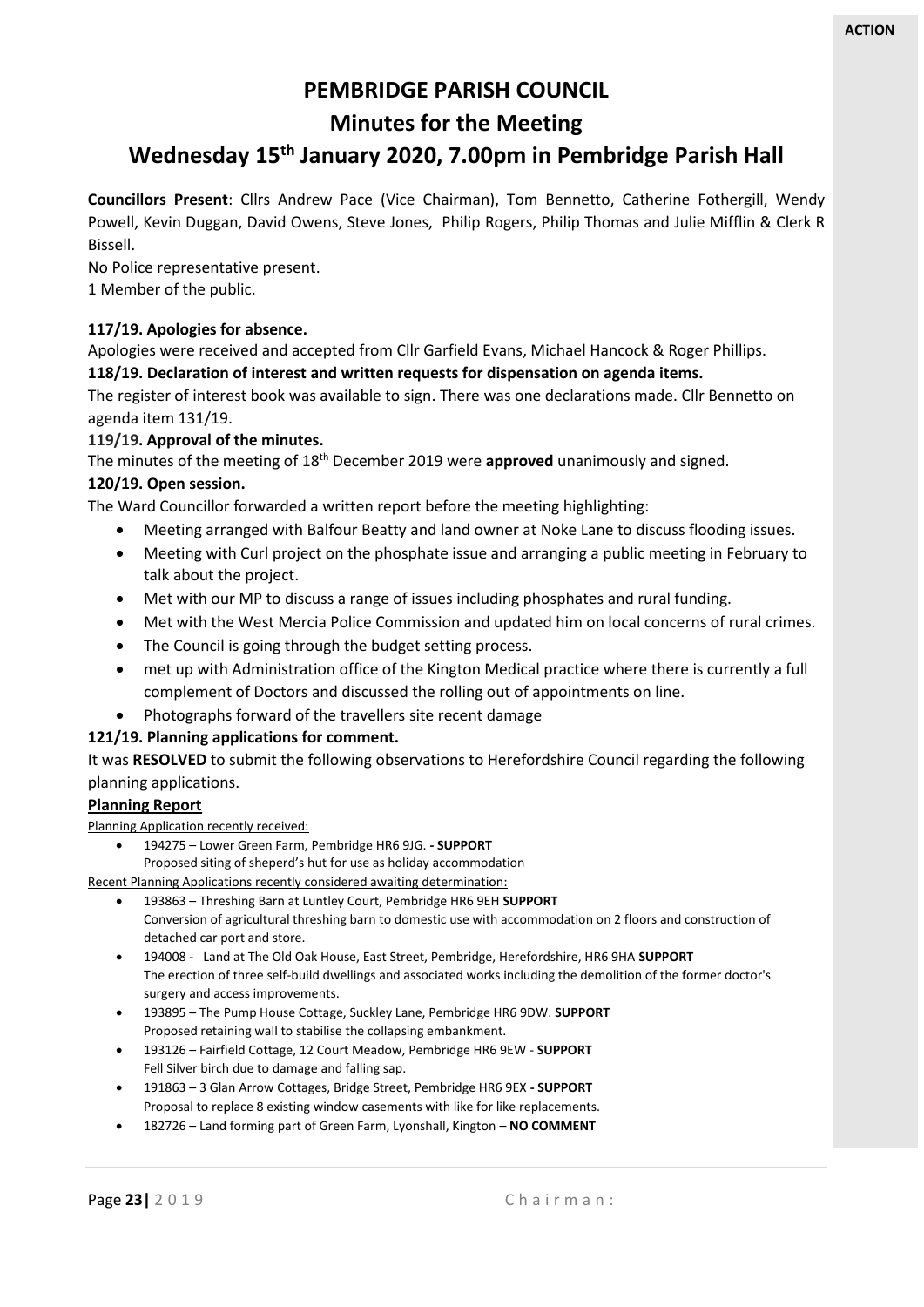Hydrid planning – proposed erection of new poultry site with solar panels, biomass boilers, associated buildings and development to A480. Outline planning for a poultry managers' dwelling

• 183871 – The Grove, Noke Lane, Pembridge HR6 9HP. -**SUPPORT** Installation of a waterwheel and channel adjacent to the existing weir.

Planning Decisions.

• 193590 – Church House, Market Square, Pembridge HR6 9DZ. **SUPPORT- APPROVED WITH CONDITIONS** Various proposed internal & external works to include replacement doors

#### **128/19. Q3 Finance Report and approve payments.**

Quarter 3 spend to budget information was circulated to councillors for review. There were no questions or concerns and the statements were **APPROVED** unanimously.

Bank reconciliation for 31<sup>st</sup> December 2019 complete using VT cashbook.

Precept request made for 2020-21 to Herefordshire Council for £34,000 as agreed.

Balances at 31<sup>st</sup> December 2019 :

| <b>Current Account:</b>          | £26378.08                            |
|----------------------------------|--------------------------------------|
| Tracker Account:                 | £15981.77 (including £7.97 interest) |
| <b>National Savings Account:</b> | £11925.98                            |
| Income since last meeting:       |                                      |
| Advertiser Income for 2020       | 300.00                               |

#### Requests for payment: **Approval to be requested**

Toilet Cleaner, Clerk salary & HMRC for December 2019 as previously agreed by Parish Council NEST pension contribution as per agreed payment schedule

| <b>West Mercia Energy</b> | Elec toilets - Nov 19       | £18.46  | $+VAT$ |
|---------------------------|-----------------------------|---------|--------|
| Mayglothling              | Carpark drain jetting       | £165.00 | $+VAT$ |
| Vaughan Vaughan & Co      | Legal fees                  | £325.00 | $+VAT$ |
| One Stop Print            | Magazine Feb-Mar20          | £300.00 |        |
| Pembridge Parish Hall     | Hall Hire x 3               | £48.00  |        |
| <b>HALC</b>               | Training Grassroots TB & BB | £80.00  | $+VAT$ |
| Herefordshire Council     | Trade waste bags            | £80.00  |        |
| Pembridge PCC             | Bell ringing donation 2020  | £20.00  |        |

# **123/19. Clerks report.**

- Car park drain jetting complete Reported emptied and jetted and running clear.
- Viewed mowing areas with mowing contractors
- All magazine advertiser income now received.

*All other items are being dealt with and are ongoing.*

#### **125/19. Access from Car Park.**

Clerk Clerk Councillors discussed the request and **AGREED** to invite the applicant to attend the next meeting for clarification and further details of the request. *Clerk to invite***. 125/19. Mowing Contract 2020.** Councillors reviewed tenders received from two contractors for the mowing contract 2020. After discussion it was **AGREED** unanimously the contract will be offered to James Ross. *Clerk to arrange*

# **126/19. Playground Working Group Report.**

The group have an appointment with Dave Tristram, funding co-ordinator at Herefordshire Council in two weeks to discuss possible funding options available.

# **127/19. Bell Tower Working Group Report.**

Currently waiting on further quotations from contractors.

# **128/19. Defibrillator in Broxwood.**

Parishioners in Broxwood have raised funds and would like to consider a defibrillator in Broxwood. Councillors **AGREED** shared use of the phonebox in the Broxwood. The group will provide further funding, equipment, installation and maintenance of the defibrillator once purchased. Jacqui Tooby from Lower Green Farm will be PC liaison.